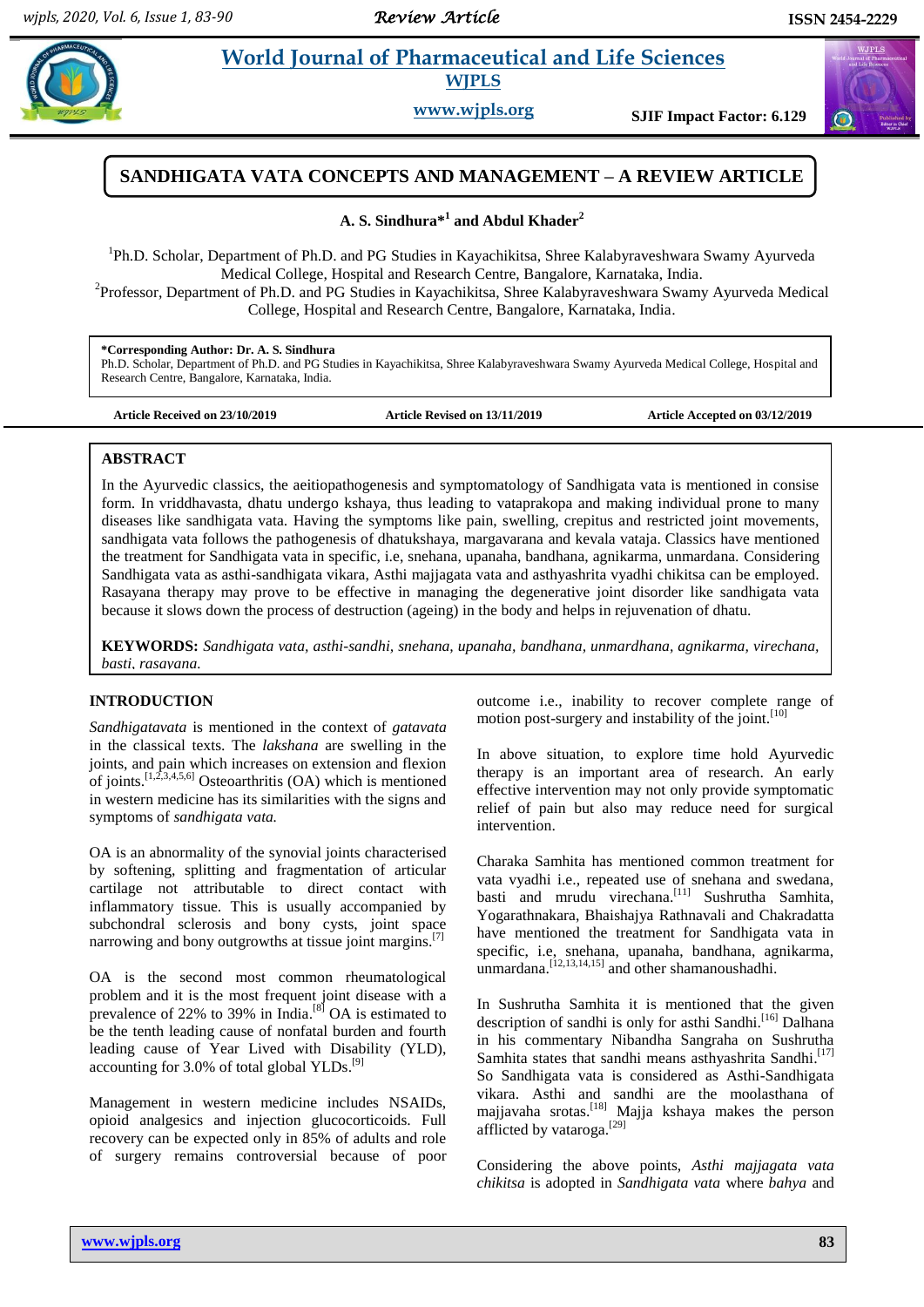*abhyantara sneha* is employed. [20] *Charaka Samhita* mentions *Panchakarma chikitsa* especially *Basti with ksheera* and *sarpi* processed with *tikta dravyas* are useful in *asthyashrita vyadhi. [21]*

Here an attempt has been made to critically analyse the etio-pathogenesis of the disease and its management.

## **AIMS AND OBJECTIVES**

- 1. To Analyse the *panchalakshana nidana* of *sandhigata vata.*
- 2. To Analyse the management in *sandhigata vata.*

## **Definition**

Disease *Sandhigata Vata* is described first by *Charaka Samhita* in the name of '*Sandhigata Anila"*. The symptoms are shotha which on palpation feels as bag filled with air and shula on *prasarana* and *akunchana* of the *sandhi* (pain on flexion and extension of the joints).<sup>[22]</sup>

## **Etiopathogenesis**

The Nidana of the Sandhigata Vata related to the janu sandhi needs to be understood from the list of etiological factors of vata vyadhi in general and the etiological factors which cause aggravation of vata dosha.<sup>[23-30]</sup> Vatavyadhi nidanas can be classified into two, based on the pathology viz.

- 1. *Dhatu kshaya.*
- 2. *Margavarodha.[31]*

Also, the *vata prakopa nidana* leading to *vata vyadhi* can be grouped as *aharaja nidana, viharaja nidana, agantuja nidana, manasika nidana, kalaja nidana* and *anya nidana*.

*Aharaja* includes intake of *ruksha, shushka, laghu and sheeta guna pradhana anna; kashaya, Katu* and *Tikta pradhana Rasa;* the *Ahara vidhi* such as *Alpashana, Vishtambhi bhojana, upavasa, abhojana, langhana, vishamashana, adhyashana, pramitashana, trishita ashana and kshudita ambu pana;* the *dravya* such as *adhaki* (Cajanus cajan), *bisa* (Nilumba nucifera), *chanaka* (Cicer arietinum), *chirbhita* (Cucumus melo), *harenu* (Pisum sativum), *jambava* (Egeniajem bolana), *kalaya* (Lathyrus sativus), *kalinga* (H-antidysentrica), *karira* (Caparis decidona), *koradusha* (P- scrobiculetum), *masura* (Lens culineris), *mudga* (Phaseolus mungo) *nishpava* (Delichos lablab), *neevara* (H-anistata), *shaluka* (Nelumbium speciosum), *shyamaka*  (Selariatalica), *tinduka* (Diaspyrostomentosa), *tumba* (Langenaria vulgaris), *varaka* (Carthamus tinctorius), *trunadhanya and virudha dhanya*.

**Viharaja** includes bhramana, chalana, vikshepana and utksepana of various heavy objects such as ashma, shila, kashta, loha; balavad vigraha, diwaswapna, dukha asana, dukha shayya, ghadha utsadana, bharaharana, vegadharana, ati adhwa, ati hasya, ati jrimbha, ati plavana, ati prabhashana, ati pradhavana, ati prapatana,

ati prapidana ati shrama, ati sthana, ati vyayama, ati vyavaya, ati adhyayana, ati asana, ati uccha bhashanam, ati dhavana, padaticharya, ratri jagarana, atiprajagara; gaja, ustra, ashva sheeghrayana and patana.

- *Agantuja* include external factors such as *marmaghata, abhighata* and *bhagna*
- *Manasika* Include *bhaya, chinta, krodha, shoka.*
- *Kalaja* Include the seasons like *varsha, pravrut, shishira, grishma and abhra.*
- *Anya* includes all the other *nidana* which cannot be included in any of the above groups such as *asrik kshaya, roga atikarshana, visha, dhatu kshaya, ama and margavarodha may result in vata prakopa.*

## **Samprapti**

According to *Charaka Samhita, nidana sevana* aggravates *vata* and this *prakupita vata* gets accumulated in *rikta srotas* and gives rise to various generalized and localized diseases.<sup>[32]</sup>

*Chakrapani Dutta* in his commentary *Ayurveda Dipika* on *Charaka Samhita* comments on the word *rikta srotas* as *snehadi guna kshaya. [33]*

In the manifestation of *Janu Sandhigata Vata* the *prakupita vyana vata* travels along and gets lodged in *Janu Sandhi* where there is already existing *khavaigunya*, resulting in dimunishion of *sleshaka kapha*. Combined effect of all these processes manifests the symptoms of *Janu Sandhigata Vata.*

## **Symptomatology**

Disease *Sandhigata Vata* is described first by *Charaka Samhita* in the name of *"Sandhigata Anila"* with symptoms of *shotha* which on palpation feels as bag filled with air and *shoola* on *prasarana and akunchana (*pain on flexion and extension of the joints). [34] *Astanga Hridaya* mentions the features of *Sandhigata vata* same as that of *Charaka Samhita. [35]*

Sushruta Samhita also mentioned shula and shopha in this disease leading to the loss (hanti) of the movement at jointinvolved.<sup>[36]</sup> Yogarathnakara.<sup>[37]</sup> and Gadanigraha.<sup>[38]</sup> quotes same features of Sandhigata vata as that of Sushrutha Samhita. Bhavaprakasha quotes 'shotha' instead of 'shopha'. [39] Bhavaprakasha comments on the word 'sandhi hanti' as 'sandhi vishleshayati'.[40] Madhava Nidhana has not mentioned shotha but has included atopa as a symptom**. [**41] In Madhukosha Commentary on Madhava Nidhana, commentator Vijayarakshita has given two meanings of 'Hanti sandhigatah'. They are Sandhi vishlesha and sthambhadika.[42]

## **Differential Diagnosis**

There are number of conditions explained in the Ayurvedic classics having similar features to that of *Sandhigata Vata*. These are to be considered before making the diagnosis of *Janu Sandhigata Vata*. It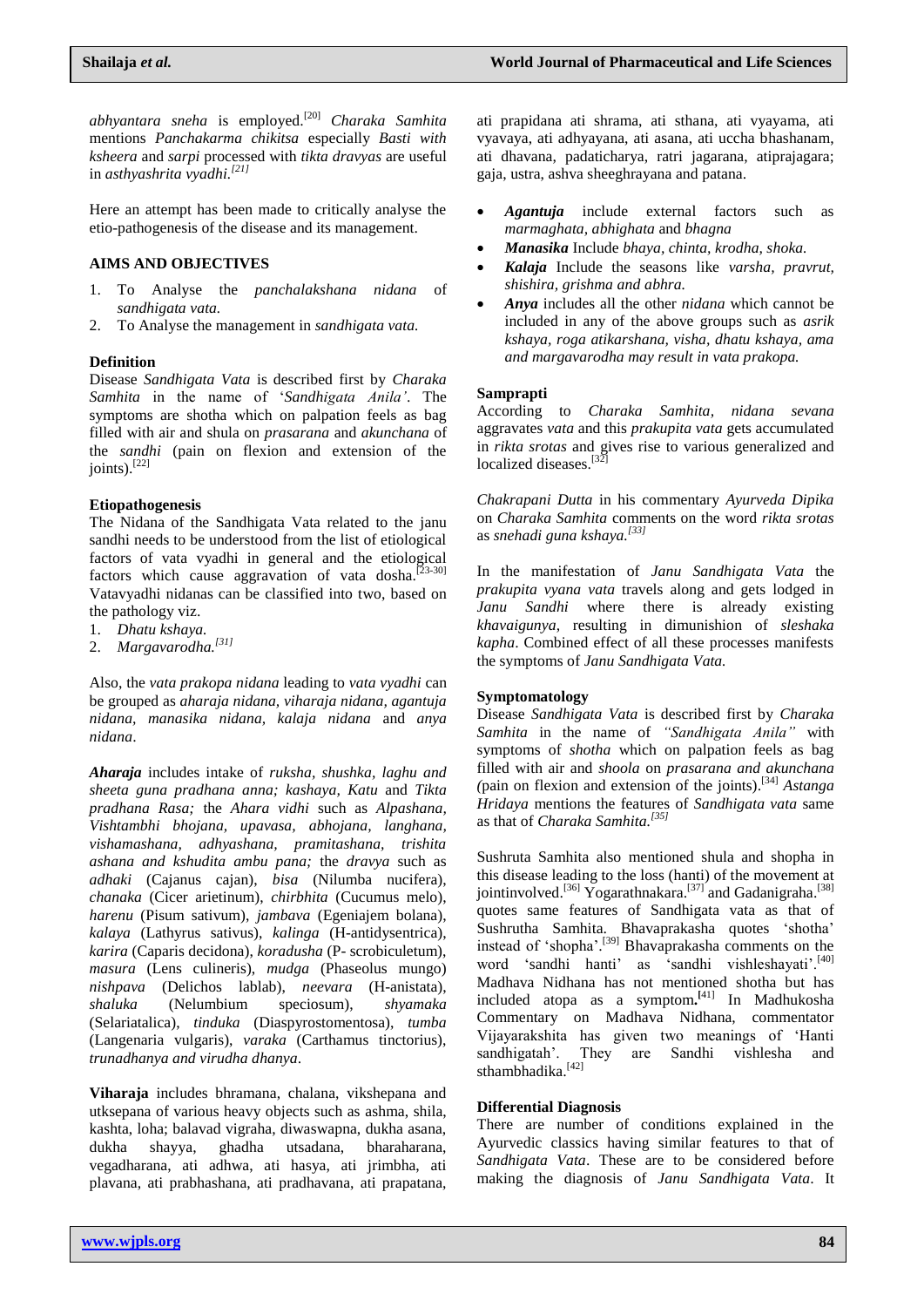includes: 1. *Amavata* 2. *Vatarakta* 3. *Kroshtuka Sheersha* 4. *Asthi – MajjagataVata.*

#### **Prognosis**

Sushrutha Samhita has considered vata vyadhi as mahagada. [43] Dhatukshaya is the chief cause of vata vyadhi. Dhatukshaya is difficult to treat as Astanga Hridaya has elaborated that since body is accustomed to mala, dhatu kshaya is more troublesome than dhatu vriddhi. [44] The ailments of aged persons are kastasadhya.<sup>[45]</sup> and Janu Sandhigata Vata is the affliction of elderly individuals. Janu Sandhigata Vata is the disease of Janu Sandhi which forms madhyamarogamarga.<sup>[46]</sup> Disease situated in marma and madhyamarogamarga is yapya. [47]

Further, *vatavyadhi* occurring due to vitiation of *asthi* and *majja* are difficult to cure. [48] *Chakrapani Dutta* in commentary *Ayurveda Dipika* on *Charaka Samhita* while commenting on word *"Khuda Vata",* describes it as *Khuda vata* as *Gulpha vata* or *Sandhigata vata. [49] Khuda Vata* will not yield to treatment because of its deap seatedness. Further states that it may be cured by full effort when the disease is new, when not associated with any complications and occurring in strong person. [50] *Dalhana* in the commentary *Nibandha Sangraha* on *Sushrutha Samhita* states that the treatment should be given continuously for longer time.<sup>[51]</sup>

#### **Management**

As a specific line of treatment *Sushruta Samhit, [52]* and *Astanga Sangraha. [53]* have mentioned *Snehana, Upanaha, Agnikarma, Bandhana, Mardana* and *Svedana* for the management of *Sandhigata Vata*. Other Ayurvedic texts such as *Astanga Hridaya, [54] Yogaratnakara, [55]Bhavaprakasha. [56]* and *Bhaishajya Rathnavali. [57]* also have mentioned specific line of treatment.

*Sandhigata Vata* is one among the *Vata Vyadhi,* mainly occurs due to *Dhatu kshaya* or *avarana. Snehana, svedana, abhyanga, basti, snehavirechana,* and *vatahara aushadha*, ahara and *vihara* is applicable in *Sandhigata Vat. [58]*

The *Chikitsa Sutra* mentioned in different Ayurvedic texts are given below:

*Snehana:* According to the use it can be administered in two ways –*Bahya* and *Abhyantara<sup>59</sup> . Abhyantara sneha* can be administered in the form of *pana, bhojana* and *basti, [60]* in case of *Sandhigata Vata. Bahya snehana* includes all procedures such as *abhyanga, [61] mardhana*  where in *sneha dravya*s are applied to the surface of the body.

*Abhyanga: Abhyanga* is most important variety of *bahya snehana*. For the purpose of *abhyanga, sukhoshna taila* should be selected for *vata vyadhi.*

*Swedana:* The utility of combined appilcation of *snehana* and *swedana* has been narrated with the similey of a dry wood attaining the ability of bending after the application of the two.<sup>[62]</sup>

*Upanaha:* It is one of the four types of *sweda* explained by *Sushruta Samhita. [63] Charaka Samhita* also mentions *upanaha Sweda* in *Sutrasthana<sup>64</sup>*. It can be used as *purva karma* or *pradhana karma.*

*Agnikarma:* In this therapy *dahana* is done in the part affected. It is indicated in *Asthi-Sandhigata vata<sup>65</sup>* . *Kshoudra* (honey), guda (jaggery), sneha are used to perform agnikarma in joints<sup>66</sup>. Commentator Dalhana in Nibandha Sangraha quoting the words of Bhadrashounaka says that *dahanakarma* of mamsa itself is capable in producing relief in *sira snayu asthi sandhi vikara. [67]*

*Unmardana:* This is the type of massage in which pressure is exerted on diseased *sandhi.*

## **DISCUSSION**

*Sandhi* are made to perform movements. Hence they may be considered as site of *Vata. Vyana vayu* is responsible for *prasarana, akunchana, unnamana, vinamana, tiryaggamana.[68]* Hence it can be considered that the flexion and extension movement of the knee joint, as well as slight internal and external rotation is because of *vyana vayu*. Whenever there is vitiation of *vata* that may also have effect on the joints, i.e. *asthi* and *shleshaka kapha*. This may cause the diminution of *asthi* and *kapha*, which may again provoke *vata* to get vitiated and it forms a vicious circle. *Vyanavayu* may also have a close relationship with *shleshaka kapha* because of its seat being *sandhi.* Whenever the *vyana vayu* attains some pathologic condition and simultaneously some *sthana vikriti* or *khavaigunya* at sandhi, it may lead to the disease *Sandhigata Vata.* 

Whenever there is *vata vriddhi*, it causes *sneha kshaya* in the *sandhi* which may lead to *shleshaka kapha abhava* in the *janu sandhi.* And hence it may manifests in crepitus of the knee joint.

*Mamsa kshaya* causes *sandhi vedana. [69]* The muscles responsible for the movement of the knee joint belongs to either anterior, medial or posterior compartment of the thigh. The extensors generally belong to the anterior compartment and the flexors to the posterior. Disability in those with knee O.A is more strongly associated with quadriceps muscle weakness than with either joint pain or radiographic severity of the disease. And hence it can be interpretted as whenever there is *mamsa kshaya*, there will be reduced strength of the joint holding capacity. It also leads to painful joint movements leading to *sandhi vedana*. Deposition of pyrophosphate increases with age (McCarthy et al - 1966), which in turn increases the laxity of muscles and ligaments (bird-1980) and thus Osteoarthritis. [70]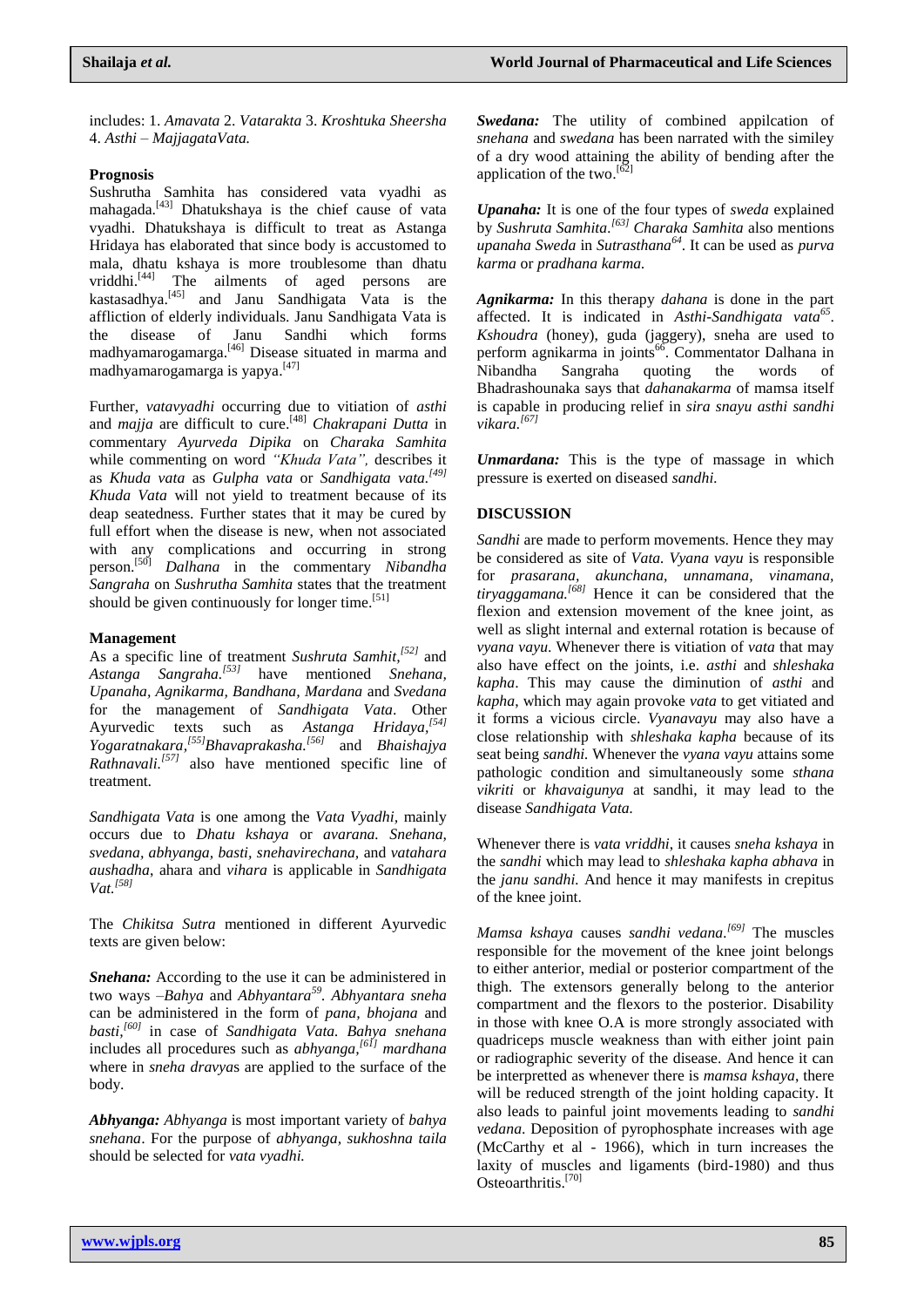In old age sex steroids decreases which leads to increased bone resorption and also the bone mass decreases due to demineralization which are also mentioned in the etiological factors of Osteoarthritis. Thus it can be interpretted that there is relation between the asthi dhatu and sandhi and its kshaya leading to *Janu Sandhigata Vata*.

The presence of snayu can be understood by the presence of the ligaments which are the extension of the muscles. They bind and support the knee joint and help in articulation.

Menisci which are fibrocartilaginous C-shaped cartilages in the knee joint, one medial (medial meniscus) and the other lateral (lateral meniscus) can be understood as shleshmadhara kala. Both are attached at each end to facets in the intercondylar region of the tibial plateau. These improve congruency between the femoral and tibial condyles during joint movements where the surfaces of the femoral condyles articulating with the tibial plateau change from small curved surfaces in flexion to large flat surfaces in extension. Synovial joints consists of a fibrous joint capsule that helps to hold the articulating bones together.

## **DISCUSSION ON ETIOPATHOGENESIS**

The *nidana* mentioned for *vata vyadhi* can be understood in terms of *Sandhigata Vata* in general and *Janu Sandhigata Vata* in particular under following classifications:

- *1. Vyadhi Hetu, Dosha Hetu, Ubhaya hetu*
- *2. Dhatu Kshayakara Hetu, Margavarodha Hetu*
- *3. Utpadaka Hetu, Vyanjaka Hetu*

*Vyadhi hetu* include most of the etiological factors mentioned involving excessive or inappropriate usage of the joint like excessive walking, excessive physical exercise; some of the etiological factors represents traumatic causes like *abhighata, marmaghata* and *bhagna.*

*Abhighata* to the *janu sandhi* damages to the articular cartilage which occur at the time of injury or subsequently. With use of the affected joint, even normal cartilage will degenerate if the joint is unstable.

*Ati vyayama* as an etiological factor in O.A is seen mainly in those who are using the joints in *repetitive fashion. Thus vocational activities such as those performed by jackhammer operators, cotton mill and shipyard workers, and coal miners, may lead to O.A in the joints exposed to repetitive occupational use. Thus while ankle O.A. is common in ballet dancers, elbow O.A in baseball pitchers, and metacarpophalangeal joint O.A in prize fighters.* 

*Nidana* which can be considered as *dosha hetu* involve the intake of food, which cause *vata dosha prakopa.*  These food articles involve the food items which are

predominant in *kashaya, katu* and *tikta Rasa.* The *guna*  such as *ruksha /shushka, laghu and sheeta guna pradhana anna.* The *ahara* vidhi also plays an important role in *vata prakopa* in the form of *alpa anna/ alpashana, vishtambhi bhojana upavasa / abhojana, langhana, vishamashana, adhyashana, jirnataha, pramitashana, trishita ashana* and *kshudita ambu pana.* The food articles which cause *vata dosha prakopa* can be considered as the *dosha hetu* for *sandhigata vata.* The psycological factors such as *bhaya, chinta, krodha, shoka* and *atiyoga* of *shodana* also causes *vata prakopa*  and can be considered as *dosha hetu* for *sandhigata vata.* 

Some of the etiological factors particularly pertaining to *vihara* can be considered as *ubhaya hetu* as the cause, which cause provocation of *vata dosha* and have a direct effect on pathogenesis of the disease. *Vega dharana (purisha vega dharana)* can be best example of this category.

Most of the *nidana* mentioned in the context can be considered as *dhatu kshayakara hetu* as they cause *vata dosha prakopa* leading to *anuloma dhatu kshaya.* They are *ruksha, sheetha, laghu, shushka anna sevana, alpa anna / alpashana, vishtambhi bhojana, upavasa, langhana, vishamashana, atishrama, ati vyayama, asrik kshaya. Ama* can be considered as the *margavarodha hetu* for *Sandhigata Vata.* 

The etiological factors which involves directly in the pathogenesis of *Janu Sandhigata Vata* can be considered as *utpadaka nidana* like walking, excessive physical exercise, trauma to the knee joint and fracture.

## **DISCUSSION ON SYMPTOMATOLOGY**

**1***. Sandhi shula* **and pain knee joints**: *Shula* is a main symptom in *Sandhigata Vata*. Pain usually increases by movements like *akunchana and prasarana* because of *vata prakopa*. It also said to be worst towards evening because of the tendency of vata which naturally aggravates at evening period, hence the pain. The pain is described as a deep ache and is usually begins after a period of inactivity.

**2.** *Sandhi shotha* **and knee joint swelling***: Vatapurna druti sparsha* type of *shotha* has been described by all Ayurvedic classics. *Srotorodha* occurs due to vata sanga which is responsible for *shotha.* Being a vatic type, on palpation the swelling is felt like a bag filled with air. Degeneration of the cartilage of the knee joint can result in an overproduction of joint fluid, causing the knee to swell.

**3.** *Sandhi hanti:* In *Madhukosha* Commentaryon *Madhava Nidhana,* commentator *Vijayarakshita* has given two meanings of *"hanti Sandhigatah"*. They are *sandhi vishlesha* and *sthambhadika.*The term *hanti sandhigatah* can be interpreted in two ways: 1. As a functional component: *Sandhi sthambhadika*, which means stiffness of the knee joint, and hence causing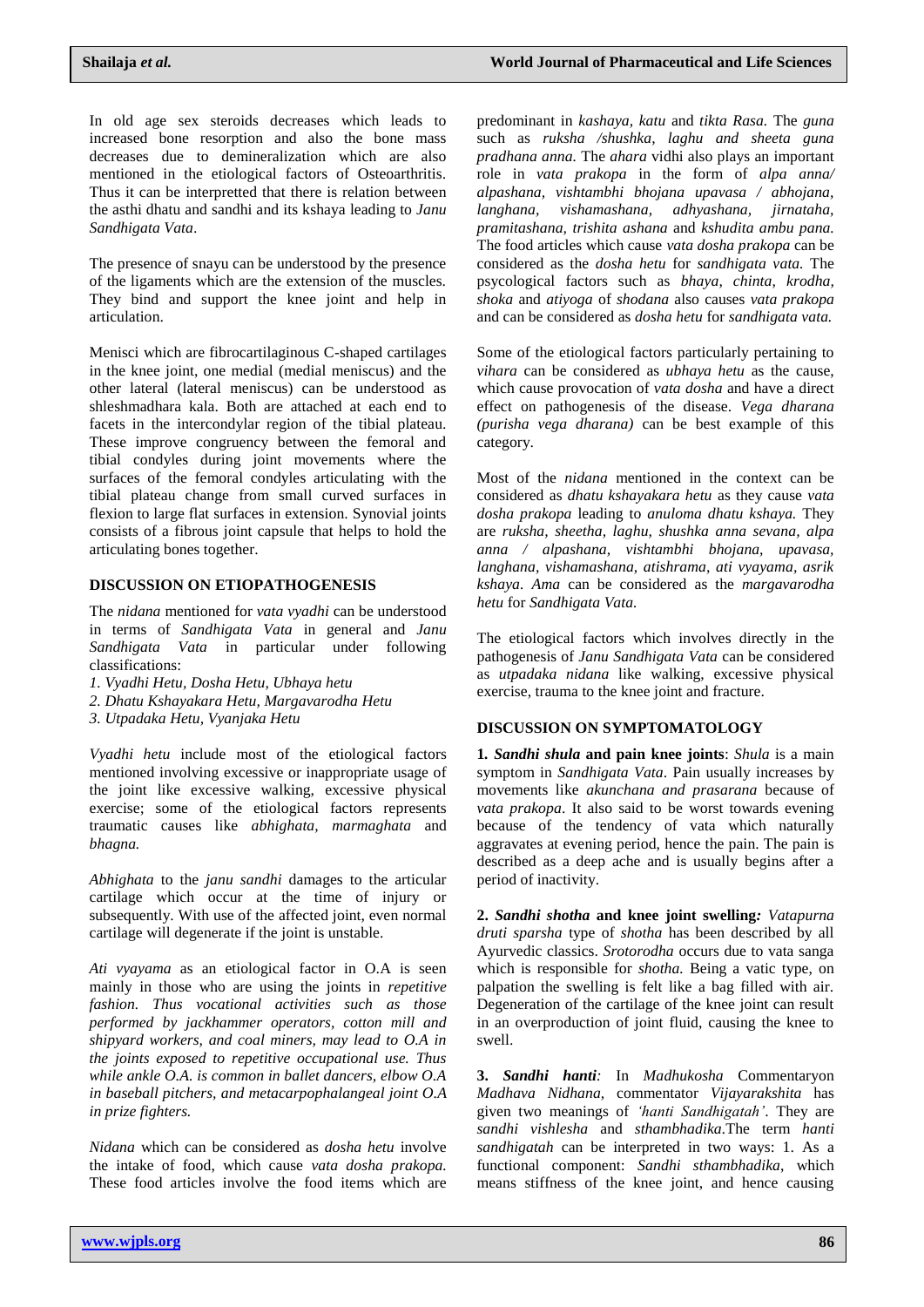restriction to the knee joint movements. 2. As a structural component: *Sandhi Vishlesha*, which means dislocation of the knee joint or demineralistion of the bones of knee joint.

**4.** *Sandhi atopa***:** *Sandhigata Vata* is a localized *vata vyadhi* in which *prakupita vayu* affects the *sandhi*. This *sthanasamsraya* is result of *sroto riktata* present at *sandhi.* Because of *srotoriktata, akasha mahabhuta* is increased at the site of *sandhi.* Hence, in the process of extension and flexion, *shabda* is heard or palpated. The term *atopa* can be interpreted as crepitus of the knee joint which can be described as grating sounds and sensations experienced in the joints.

The Samprapti of *Janu Sandhigata Vata* can be understood under following headings based on the nidana. They are dhatu kshayajanya *Janu Sandhigata Vata* Samprapti, marvarodha janya *Janu Sandhigata Vata* Samprapti, *vata prakopaka nidana sevenajanya janu sandhigata vata samprapti, abhighatajanya janu sandhigata vata* samprapti.

Though *abhighata* is included under *vata prakopaka nidana* in the Ayurvedic classics, it is considered as a separate factor as it undergoes *achaya prakopa samprapti.*

*Sandhigata vata* can be interpreted as it is a progressive and serious disease which can be managed by long term treatment modalities. *Janu Sandhigata Vata* is *yapya* or *kasta sadhya vata vyadhi* depending upon the age of onset and severity.

The *upadrava* of *vata vyadhi* has to be understood in terms of *Janu Sandhigata Vata* in the following way: *Bhagna,* which is one among the vatavyadhi upadrava in general can be considered as meniscal tear and subluxations resulting from lost cartilage volume, subchondral bone collapse in *Sandhigata Vata* as specific. *Mamsa kshaya* and *shosha* can be considered as wasting of muscles. The wasting is partly due to disinclination to use the limb owing to pain and partly to reflex action. The later acts through impulses from the irritated articular nerves, which interfere with the tropic action of the anterior corneal cells.

## **DISCUSSION ON MANAGEMENT**

The treatment modalities of *Janu Sandhigata Vata* can be designed based on the following factors:

- 1. Those treatment methods which are directly mentioned as the *chikitsa sutra* of *Sandhigata Vata*. Those are *snehana, upanaha, agnikarma, bandhana, mardhana* and *swedana.*
- 2. The general *vatavyadhi chikitsa* applicable to *Janu Sandhigata Vata* based on the lakshana and the *sthana* of the disease like *virechana* and *basti karma.*
- 3. Considering *Sandhigata Vata* as *asthivaha srotho dusti, asthi majjagata vata chikitsa* is adopted in

*Sandhigata vata* where *bahya* and *abhyantara sneha* is employed.

- 4. Considering *Sandhigata Vata* as *asthi-ashraya vata vyadhi, Panchakarma chikitsa* especially *basti* with *ksheera and sarpi* processed with *tikta dravyas* are useful.
- 5. As *Sandhigata Vata* is a disease of old age, *Rasayana chikitsa* is employed.

*Snehana* in *Sandhigata Vata* includes both *bahya* and *abhyantara Snehana*. *Abhyantara snehana* includes *shamana* and *brimhana sneha*. *Taila* are commonly used in *abhyanga* in *Janu Sandhigata Vata* as they are *vata hara.* Commonly used taila are *ksheera bala taila, mahavishagarbha taila, mahanarayana taila and pinda taila. Taila* acts as *vatahara, dhatu poshaka* and also alleviates the symptoms.

In *Sandhigata Vata,* varieties of *snigdha swedana* like *upanaha sweda, nadi sweda, sankara sweda, patrapinda sweda, parisheka sweda* are indicated. As *swedana* is *stamba gourva- sheetagna* and *sweda karaka* it acts as *vatahara* and *vedana sthapaka* by improving local blood circulation and increases pain threshold. It also relieves the stiffness of the knee joint and eases its movement. *Upanaha* is *vatakapha shamaka* as it increases the *ushmata* in the place of application. *Upanaha* accelerates the action of *taila* already applied. *Agnikarma* is indicated in *Sandhigata Vata* as *snayu* and *asthi* are the main *dushya* involved in the disease. It is performed at the maximum point of tenderness in the knee joint. It is more effective in providing symptomatic relief of pain. The probable mode of action is reduction of pain and inflammation at the site of lesion. *Unmardhana* relieves *shotha* and enhances blood circulation.

## *Virechana karma*

*Virechana karma* is also indicated as prior procedure to basti, as it removes accumulated morbid *dosha* and mala before administration of *basti.* For *virechana karma* in *Janu Sandhigata Vata*, *snigdha dravya* are used. *Mridu virechana* particularly with *eranda taila* is indicated in *Janu Sandhigata Vata* before the administration of *basti.*

## *Basti karma*

Among the different chikitsa *upakrama; basti karma* is mentioned as an important treatment modality of *vata vyadhi*. It includes *sneha basti, niruha basti* and *ksheera basti*. As *dhatu kshaya* is the main pathology involved in *Sandhigata Vata,* and as it is a degenerative joint disease; *basti with ksheera* and *sarpi* processed with *tikta dravya* is the line of treatment in *astivaha sroto dusti prakara. Ksheera basti* has the *brahmana* action thus limiting the degenerative changes in the joints and arresting the pathogenesis. It is also *Rasayana, balakara* and indicated in all the *vata vikara*. *Basti* has also specific *vata doshahara* property.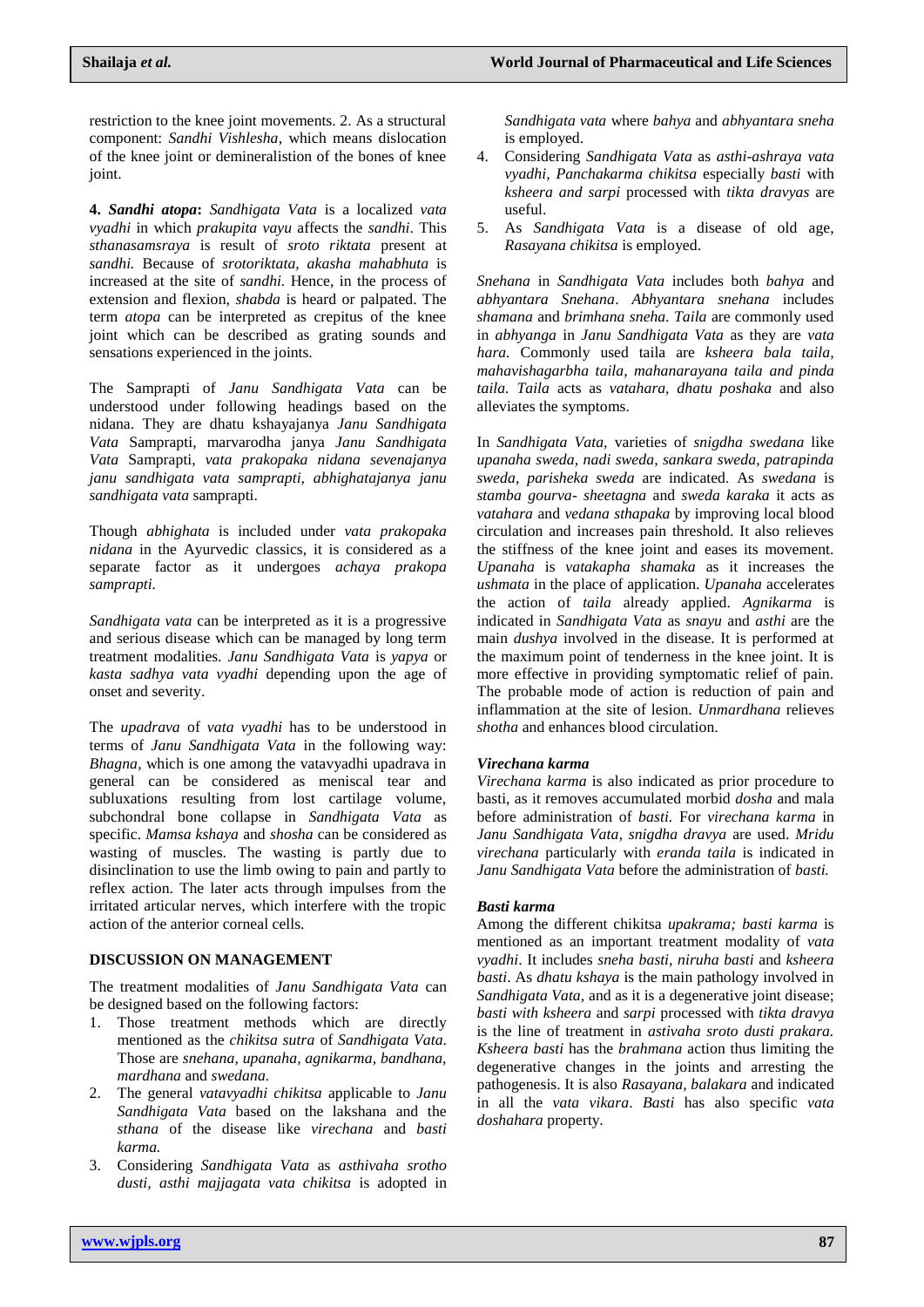#### **Rasayana chikitsa**

Along with these therapeutic choices*, rasayana* therapy may prove to be effective in managing the degenerative joint disorder like *Sandhigata vata* because it slows down the process of destruction (ageing) in the body and helps in rejuvenation of *dhatu*.

## **CONCLUSION**

The vitiated vata when gets located at one or more than one joints produces the features like *sandhi shoola* (pain in the joints), *sandhi shotha* (swelling on palpation), *atopa* (crepitus), *sandhi stabdhata* (stiffness in the joint). When these set of clinical manifestations appear in *Janu Sandhi,* it is termed as *Janu Sandhigata Vata*.

Janu Sandhigata Vata can be caused by dhatu kshaya and margavarodha. Also, the vata prakopa nidana leading to vata vyadhi is considered. The dushya such as medo dhatu, mamsa dhatu, asthi dhatu, kandara, peshi, snayu and shleshmadhara kala constituting asthi-sandhi; asthivaha srotas is mainly effected in the disease *Janu Sandhigata Vata*.

The treatment modalities of *Janu Sandhigata Vata* can be designed based on the following factors like those treatment methods which are directly mentioned as the *chikitsa sutra* of *Janu Sandhigata Vata*. Those are *snehana, upanaha, agnikarma, bandhana, unmardhana.* The general *vata vyadhi chikitsa* is applicable to *Janu Sandhigata Vata* based on the *lakshana* and the *sthana* of the disease like *virechana* and *basti karma.* Considering *sandhigata vata* as *asthivaha srotho dusti, asthi majjagata vata chikitsa* is adopted in *Sandhigata Vata* where *bahya* and *abhyantara sneha* is employed. Considering *sandhigata vata* as *asthi-ashraya vata vyadhi, Panchakarma chikitsa* especially *basti with ksheera and sarpi* processed with *tikta dravyas* are useful. As *Sandhigata Vata* is a disease of old age, *Rasayana chikitsa* is employed.

## **REFERENCES**

- 1. Agnivesha,Charaka Samhita chakrapanidhattha virachita, edited by vaidhya yadavji trikamji acharya, chawkamba publications, third edition, chikitsasthana, vatavyadhinidhana  $28<sup>th</sup>$  chapter, 1941; 618.
- 2. Acharya Sushrutha, Sushrutha samhita ayurveda tatwa sandeepika, hindhivyakya, vaijnanikavimarsha- tippanisahita prathamabhaga by kaviraja ambikadhattha shastri, chawkamba samskritha samsthana, reprint, nidhanasthana vatavyadhinidana1, 2007; 230.
- 3. Vagbhata, Ashtanaga hridaya, vidhyothini hindhi commentary by kaviraja athrideva gupta, edited by vaidhya yadhunanda upadhyaya, chawkamba prakashana, reprint, nidhanasthana, 2007; 15: 277.
- 4. Anonymous, Yogaratnakara Uttarardha with Vidyotini Hindi commentary by Vaidya Lakshmipati Shastri, Edited by Bhisagratna Bramha

Shankar Shastri, Chaukhamba Prakashan, Varanasi, edition Reprint, vatavyadhi nidhana, 2010; 505.

- 5. Bhavamishra, Bhavapraksha, Uttarardha, Bhrama Shankara Shstry's Vidyotini teeka, Chaukhamba Samskruta Samsthana, Varanasi, 8<sup>th</sup> edition, Reprint, vatavyadhiadhikara, 2003; 227.
- 6. Vaidya Shodala, Gadanigraha, Shri Indradeva Tripati's Vidyotini Commentry, Chaukhamba samskruta samsthana, Varanasi, Dwithiya kayachikitsa Kanda, Edition reprint vatarogadhikara, 2011; 464.
- 7. Aspi. F. Golwalla and Sharukh A Golwalla, Golwalla's medicine for students, a reference book for the family physician,exclusive distributer national publications, 24th edition, 802.
- 8. Silman AJ, Hochberg M.C 2<sup>nd</sup> ed. Oxford: Oxford University Press; Epidemiology of the Rheumatic diseases. (Google Scholar), 2001.
- 9. World Health Organisation. World Health Report 2002. Reducing Risk, Promoting Healthy Life. Geneva; WHO, 2002.
- 10. www.japi.org.com.
- 11. Agnivesha,Charaka Samhita, Ayurveda dipika commentary by Chakrapanidutta, edited by Vaidya yadavji trikamji acharya, chawkamba publications, third edition, Chikitsasthana, Vatavyadhinidhana  $28^{th}$  chapter, 1941; 618.
- 12. Acharya Sushrutha, Sushrutha Samhita, Ayurveda tatwa sandeepika, Hindhivyakya, Vaijnanikavimarsha- tippanisahita prathamabhaga by Vaidhya Priyavath sharma, Chawkamba samskritha samsthana, reprint, Chikitsasthana Vatavyadhi Chikitsa, 2007; 26.
- 13. Anonymous, Yogaratnakara Uttarardha with Vidyotini Hindi commentary by Vaidya Lakshmipati Shastri, Edited by Bhisagratna Bramha Shankar Shastri, Chaukhamba Prakashan, Varanasi, edition Reprint, Vatavyadhi Nidhana, 2010; 505.
- 14. Govind Dasa, Bhaishajya Rathnavali, Edited and Enlarged by Bhisagratna Shri Brahmanshankar Mishra and Shri Kaviraja Ambikadatta Shastri Ayurvedacharya, Editor Shri Rajeshwadatta Shastri, Chaukhambha Prakashan, Varanasi, Edition, Vatavyadhi Chikitsaprakaranam, 2011; 373.
- 15. Chakradatta, with Vaidhyaprabha hindhi vyakya, Shri Jagadeeshaprasada tripati, Chaukamba publications, chapter on Vatavyadhichikitsa, 182.
- 16. Sushruta, Sushruta Samhita with Nibandha Sagraha commentary by Dalhana, edited by Vaidya Jadavaji trikamji Acharya. Varanasi: Chaukhamba Surabharathi prakashan, Shareera Sthana, 1997; 5: 367.
- 17. Dalhana, Sushruta samhita with Nibandha Sagraha commentary by Dalhana, edited by Vaidya Jadavaji trikamji Acharya. Varanasi: Chaukhamba Surabharathi prakashan, Shareera Sthana, 1997; 5: 367.
- 18. Agnivesha, Charaka Samhita with Ayurveda Deepika commentary by Chakrapani dutta, edited by Vaidya Jadavaji Trikamji Acharya.Varanasi: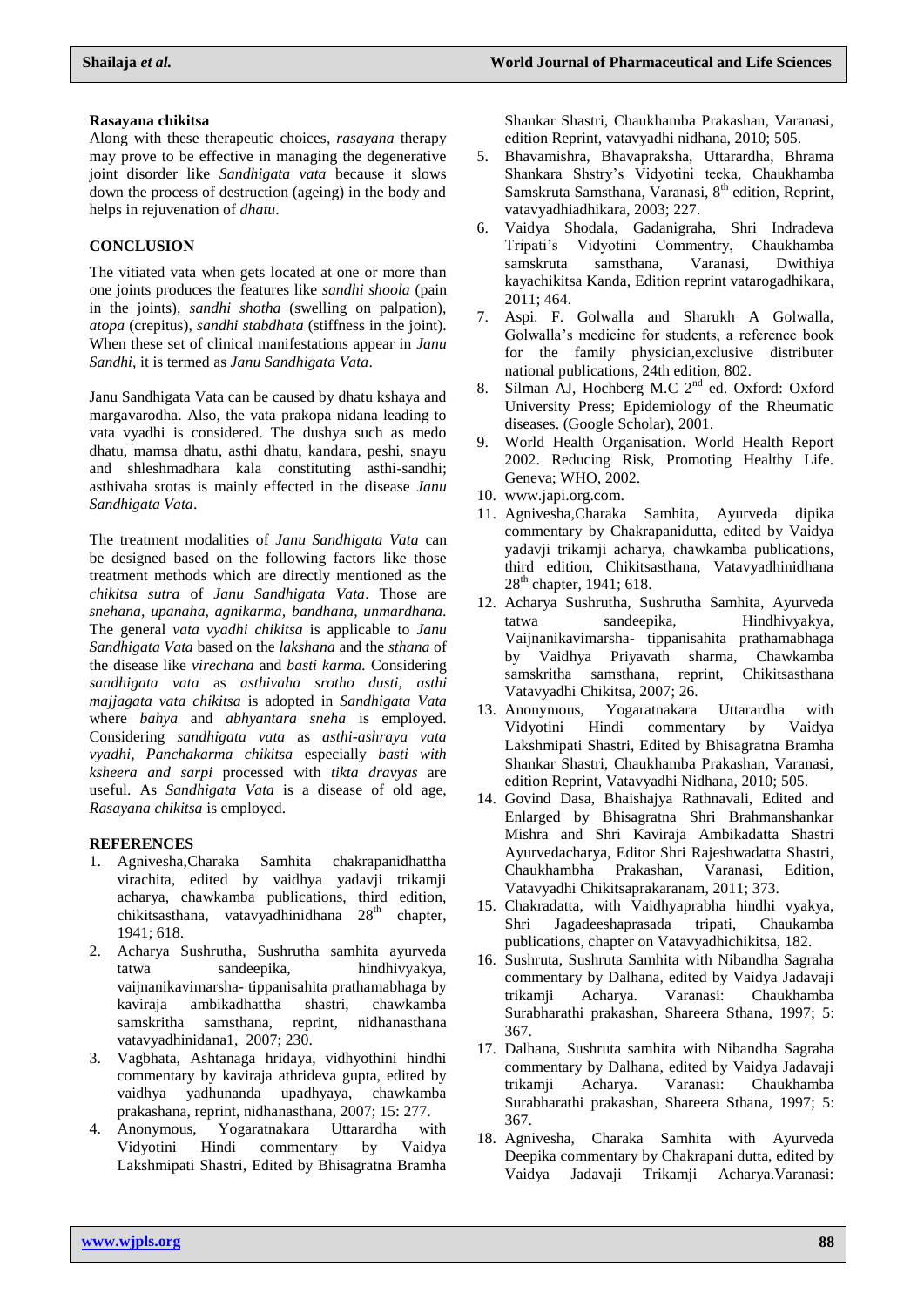Chaukhamba Surabharathi Prakashan, Vimana Sthana, 2009; 5: 250.

- 19. Agnivesha, Charaka Samhita with Ayurveda Deepika commentary by Chakrapani dutta, edited by Vaidya Jadavaji Trikamji Acharya, Varanasi: Chaukhamba Surabharathi Prakashan, Sutra Sthana, 2009; 17: 103.
- 20. Agnivesha, Charaka Samhita, Ayurveda dipika commentary by Chakrapanidutta, edited by Vaidya yadavji trikamji acharya, chawkamba publications, third edition, Chikitsasthana, 2009; 28: 621.
- 21. Agnivesha, Charaka Samhita, Ayurveda dipika commentary by Chakrapanidutta, edited by Vaidya yadavji trikamji acharya, chawkamba publications, third edition, Sutrasthana, 2009; 28: 180.
- 22. Agnivesha. Charaka Samhita with Ayurveda deepika commentary by Chakrapani dutta, edited by Vaidya Jadavaji Trikamji Acharya.Varanasi: Chaukhamba Surabharathi Prakashan, Chikitsa Sthana, 2009; 28; 618.
- 23. Agnivesha. Charaka Samhita with Ayurveda deepika commentary by Chakrapani dutta, edited by Vaidya Jadavaji Trikamji Acharya, Varanasi: Chaukhamba Surabharathi Prakashan, Chikitsa Sthana, 2008; 28; 617.
- 24. Madhavakara, Madhava Nidana with Madhukosha commentary by Vijayaraksita andSrikantha datta, edited by Sri Brahmasankara Sastri Bhisagratna, 1986; 411.
- 25. Sushruta, Sushruta Samhita with Nibandha Sangraha commentary by Dalhana, edited by Vaidya Jadavaji Trikamji Acharya. Varanasi: Chaukhamba Surabharathi prakashan, Sutrasthana, 2009; 21: 103.
- 26. Vaghbata, Astanga Hrudaya with Sarvanga Sundara of Arunadatta and Ayurveda Rasayana of Hemadri, edited by Pt. Hari Sadashiva Paradakara Bhisagacarya. Varanasi: Chaukhamba Surabharathi Prakashan, Nidana Sthana, 1997; 1: 444.
- 27. Anonymus, Yogarathnakara, Vidhyothini Hindi tika sahita by Vaidhya Shrilakshmipathi Shastry, Varanasi: Chaukambha Samskritha Samsthana, Purvakhanda, 1999; 2: 503.
- 28. Bhavamishra, Bhavaprakasha, Madhyamakhanda edited with Vidhyotini hindi commentary by Bhisagratna Pandit Sri Brahma Sankara Misra, Varanasi: Chaukambha Sanskrit Samsthan, chapter, 2000; 24: 227.
- 29. Vriddha Vagbhata, Astanga Sangraha, edited by Shri. Pandit Lalachandrashastry Vaidhya, Published by Shri Vaidhyanatha Ayurveda Bhavana, Pvt. Ltd, Nidana Sthana, 1: 309.
- 30. Harita, Harita Samhita Trithiya Sthana, Varanasi: Chaukambha Sanskrit Samsthan, 2000; 20.
- 31. Agnivesha. Charaka Samhita with Ayurveda deepika commentary by Chakrapani dutta, edited by Vaidya Jadavaji Trikamji Acharya, Varanasi, Chaukhamba Surabharathi Prakashan, Chikitsa Sthana, 2008; 28: 619.
- 32. Agnivesha, Charaka samhita with Ayurveda Deepika commentary by Chakrapani dutta, edited by

Vaidya Jadavaji Trikamji Acharya, Varanasi : Chaukhamba Surabharathi prakashan, Chikitsa Sthana, 2009; 28: 617.

- 33. Chakrapani, Agnivesha. Charaka samhita with Ayurveda Deepika commentary by Chakrapani dutta, edited by Vaidya Jadavaji Trikamji Acharya, Varanasi: Chaukhamba Surabharathi prakashan, Chikitsa Sthana, 2009; 28: 617.
- 34. Agnivesha, Charaka Samhita with Ayurveda deepika commentary by Chakrapani dutta, edited by Vaidya Jadavaji trikamji Acharya, Varanasi: Chaukhamba Surabharathi Prakashan, Chikitsa Sthana, 2009; 28: 618.
- 35. Vaghbata. Astanga hrudaya with Sarvanga Sundara of Arunadatta and Ayurveda Rasayana of Hemadri, edited by Pt. Hari Sadashiva Paradakara Bhisagacarya. Varanasi: Chaukhamba Surabharathi Prakashan, Nidana Sthana, 2009; 15: 531.
- 36. Sushruta, Sushruta samhita with Nibandha Sagraha commentary by Dalhana, edited by Vaidya Jadavaji Trikamji Acharya. Varanasi: Chaukhamba Surabharathi prakashan, Nidana Sthana, 2009; 1: 261.
- 37. Anonymus, Yogarathnakara, Vidhyothini Hindi tika sahita by Vaidhya Shrilakshmipathi Shastry, Varanasi: Chaukambha Samskritha Samsthana, 1999; 505.
- 38. Sri Vaidya Sodhala, Gadanigraha with the 'Vidyothini' Hindi commentary by Sri Indradeva Tripathi, Dwithiya bhaga, Varanasi, Chaukhambha Sanskrit Sansthan, 19/23.
- 39. Bhavamishra, Bhavaprakasha, Vidhyothini Hindi tika, by Bhishagrathna Shri Brahmashankara Mishra Shastry, Dwithiya bhaga, Varanasi, Chaukambha Samskritha Samsthana, chapter, 2000; 24: 264.
- 40. Bhavamishra, Bhavaprakasha, Vidhyothini Hindi tika, by Bhishagrathna Shri Brahmashankara Mishra Shastry, Dwithiya bhaga, Varanasi, Chaukambha Samskritha Samsthana, chapter, 2000; 24: 265.
- 41. Madhavakara, Madhava Nidana with Madhukosha commentary by Vijayaraksita and Srikantha datta, edited by Sri Brahmananda Tripati volume 1, chapter, 1986; 22: 520-82.
- 42. Madhavakara, Madhava Nidana with Madhukosha commentary by Vijayaraksita and Srikantha datta, edited by Sri Brahmananda Tripati volume 1, chapter, 1986; 22: 520.
- 43. Vrdda Vagbhata, Astanga Sangraha with Sasilekha commentary by Indu, edited by Shivprasad sharma, Varanasi: Chowkhamba sanskrit series office, 2004; 186.
- 44. Agnivesha, Charaka Samhita with Ayurveda deepika commentary by Chakrapani dutta, edited byVaidya Jadavaji Trikamji Acharya, Varanasi: Chaukhamba Surabharathi prakashan, Sutra Sthana, 2005; 10: 66.
- 45. Agnivesha, Charaka Samhita with Ayurveda deepika commentary by Chakrapani dutta, edited by Vaidya Jadavaji trikamji Acharya. Varanasi: Chaukhamba Surabharathi prakashan, Sutra Sthana, 2005; 11: 77.